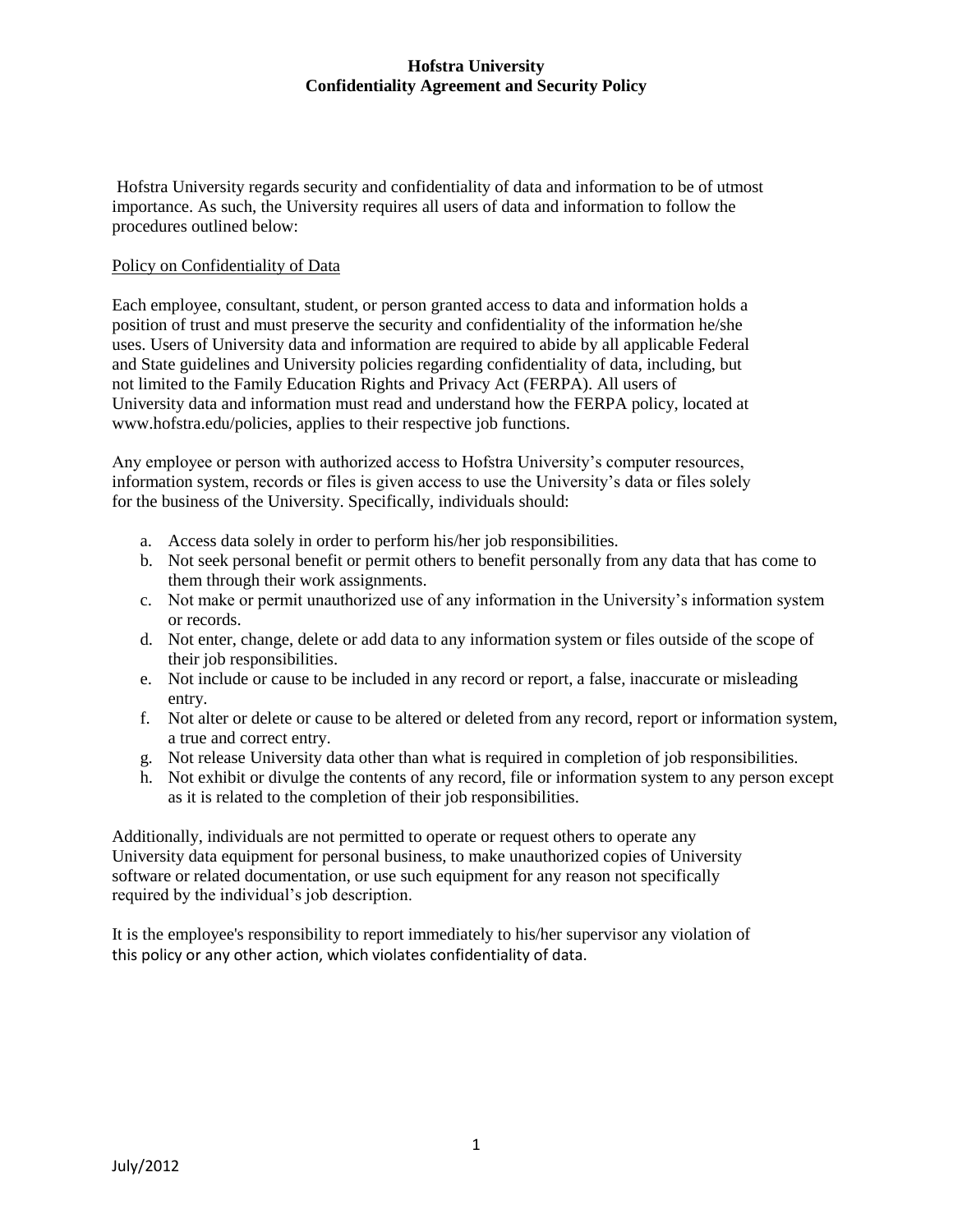#### Security Measures and Procedures

All users of University information systems are supplied with a network account to access the data necessary for the completion of their job responsibilities. Users of the University information systems are required to follow the procedures outlined below:

- 1. All transactions, processed by a user ID and password, are the responsibility of the person to whom the user ID was assigned. The user's ID and password must remain confidential and must not be shared with anyone.
	- Do not use anyone else's password. Using someone else's password is a violation of policy, no matter how it was obtained.
	- Do not share your password with anyone. Your password provides access to information that has been granted specifically to you. To reduce the risk of shared passwords – remember not to post your password on or near your workstation.
	- It is your responsibility to change your password immediately if you believe someone else has obtained it.
- 2. Access to any student or employee information (in any format) is to be determined based on specific job requirements. The appropriate Director, Dean, Provost, and/or Vice President are responsible for ensuring that access is granted only to authorized individuals, based on the performance of their job. Written authorization must be received by the Computer Center prior to granting system access.

You are prohibited from viewing or accessing additional information (in any format) unless you have been given the proper written authorization. Any access obtained without written authorization is considered unauthorized access.

3. In order to prevent unauthorized use, the user shall log off of all applications that are sensitive in nature, such as Hofstra Online Information Systems (Banner), when leaving the workstation. Locking screen savers are automatically invoked after 15 minutes of activity. (Faculty workstations are set to a 15 minute timeout but they have an option to request through the Helpdesk to extend the timeout to 30 minutes.)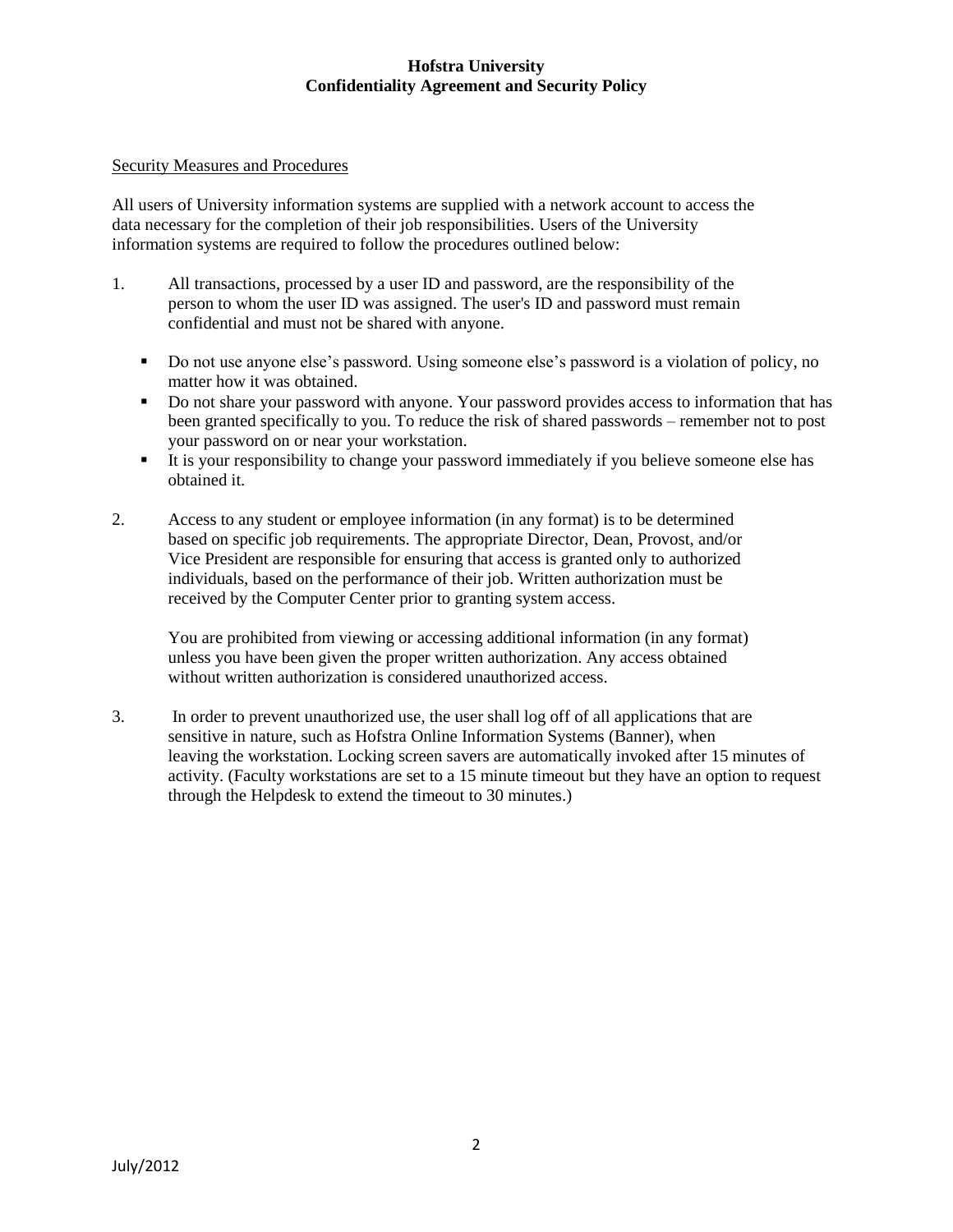- 4. Passwords are set to be changed by the system every 6 months and immediately if there is reason to believe they have been compromised or revealed inadvertently. If you need help in changing your password, please call the Help Desk at x3-7777. Additionally, notify your supervisor immediately if you suspect unauthorized use of your password.
- 5. Upon termination of an employee, Human Resources emails a Clearance notification to all of the Information Technology groups required to perform clearance activities including but not necessarily limited to retrieval of University assets, account deletion or suspension, removal of application/storage/access rights, updating information services, et al.

Upon transfer of an employee, Human Resources emails a Campus Relocation notification to all of the Information Technology groups required to perform transfer/relocation activities including but not necessarily limited to modification and/or removal of rights, updating information services, et al.

6. Generally, students and temporary employees should not have access to the University record system. **Written approval of the Vice President or Dean and Provost in charge of the respective department is required** if it is determined that access is required. The student or temporary employee is to be held to the same standards as all University employees, and must be made aware of their responsibilities to protect student and employee privacy rights and data integrity. Written authorization must be received by the Computer Center prior to granting system access.

Additionally, I understand that if granted access to process transactions via Banner Web, I have access to a secure information area. Any information I enter or change will be effective immediately. Accordingly, I understand that I am responsible for any changes made using my ID. I agree not to share my ID or PIN number with any other individuals and will notify Human Resources immediately if I believe my password has been compromised.